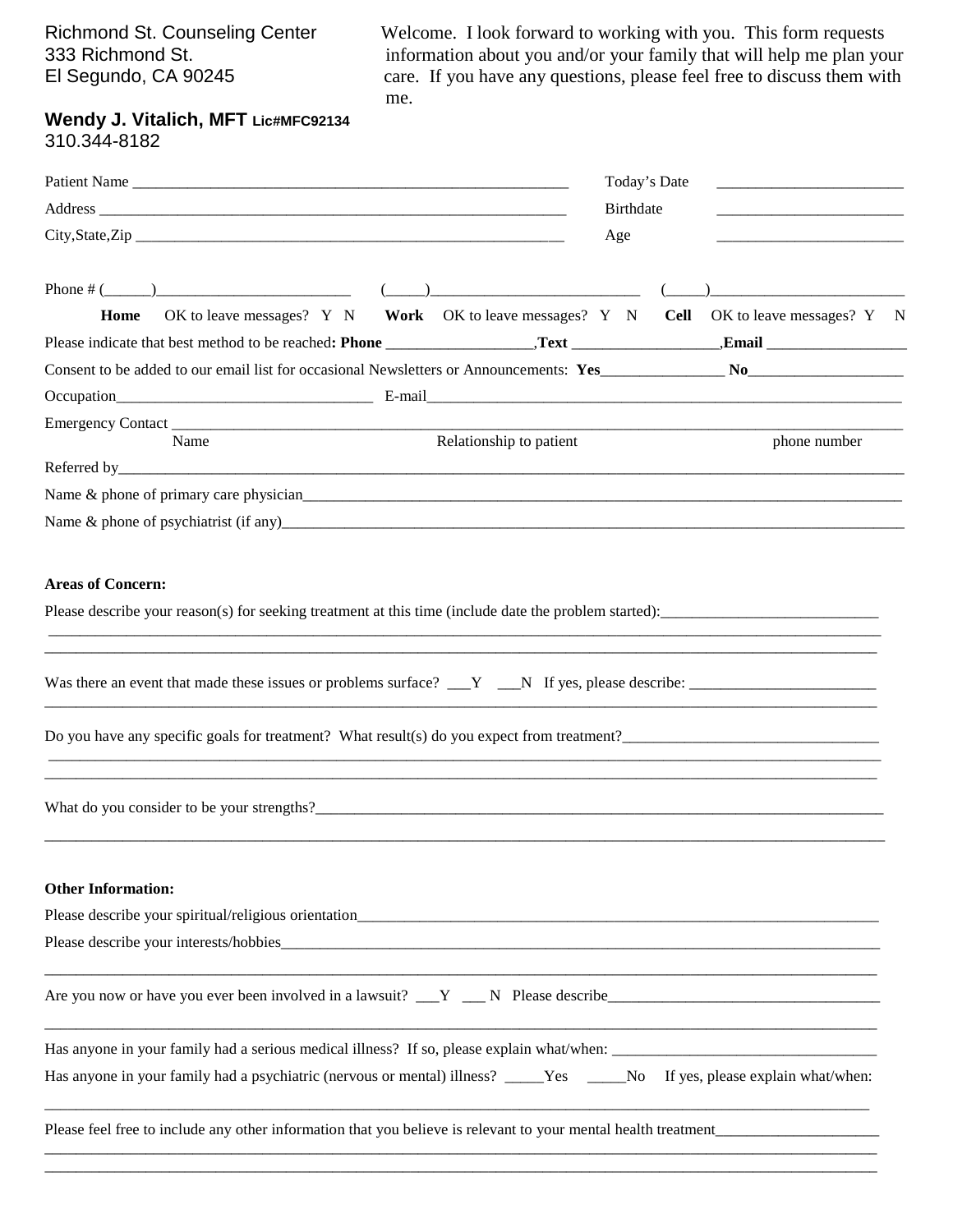### **Please indicate & rate the severity (1-4) of the following issues or problems you would like to work on in treatment:**

| <b>NO PROBLEM</b>            | <b>MILD PROBLEM</b>                                                                                                                | <b>MODERATE PROBLEM</b> | <b>SEVERE PROBLEM</b> |
|------------------------------|------------------------------------------------------------------------------------------------------------------------------------|-------------------------|-----------------------|
| 1                            | $\boldsymbol{2}$                                                                                                                   | 3                       | 4                     |
| Anger/Temper                 | <b>Eating Disorder</b>                                                                                                             | Motivation              | Headaches             |
| Depression                   | Body Image                                                                                                                         | Controlling stress      | Loss of loved one     |
| Problems at school/work      | ___Anxiety/Panic                                                                                                                   | Lack of friends         | Loneliness            |
| Problems Coping              | Domestic Violence                                                                                                                  | Financial Problems      | Legal matters         |
| <b>Relationship Issues</b>   | _Concentration                                                                                                                     | Sleep Problems          | Fears                 |
| <b>Shopping Addiction</b>    | Chronic Illness                                                                                                                    | _ Energy                | Divorce/Separation    |
| <b>Gambling Addiction</b>    | Sexuality/Sexual issues                                                                                                            | Family conflict         | Behavioral problems   |
| Drug/alcohol Addiction       | Obsessive/Compulsive Behavior___ADD/ADHD                                                                                           |                         | Low Self Esteem       |
| Sex/Porn Addiction           | ___Childhood Trauma                                                                                                                | ____Adult Trauma        | Parenting Issues      |
|                              |                                                                                                                                    |                         |                       |
| <b>MEDICAL</b>               |                                                                                                                                    |                         |                       |
|                              |                                                                                                                                    |                         |                       |
| <b>Medications</b>           |                                                                                                                                    |                         |                       |
| <b>Dosage</b><br><b>Type</b> | <b>Start Date</b>                                                                                                                  | Prescribing M.D.        | Phone No.             |
|                              |                                                                                                                                    |                         |                       |
|                              |                                                                                                                                    |                         |                       |
| Allergies                    |                                                                                                                                    |                         |                       |
|                              |                                                                                                                                    |                         |                       |
|                              |                                                                                                                                    |                         | Treatment             |
|                              | Please list any over-the-counter medications you currently use such as vitamins, sleeping/diet pills, aspirin/pain relievers, etc. |                         |                       |
|                              |                                                                                                                                    |                         |                       |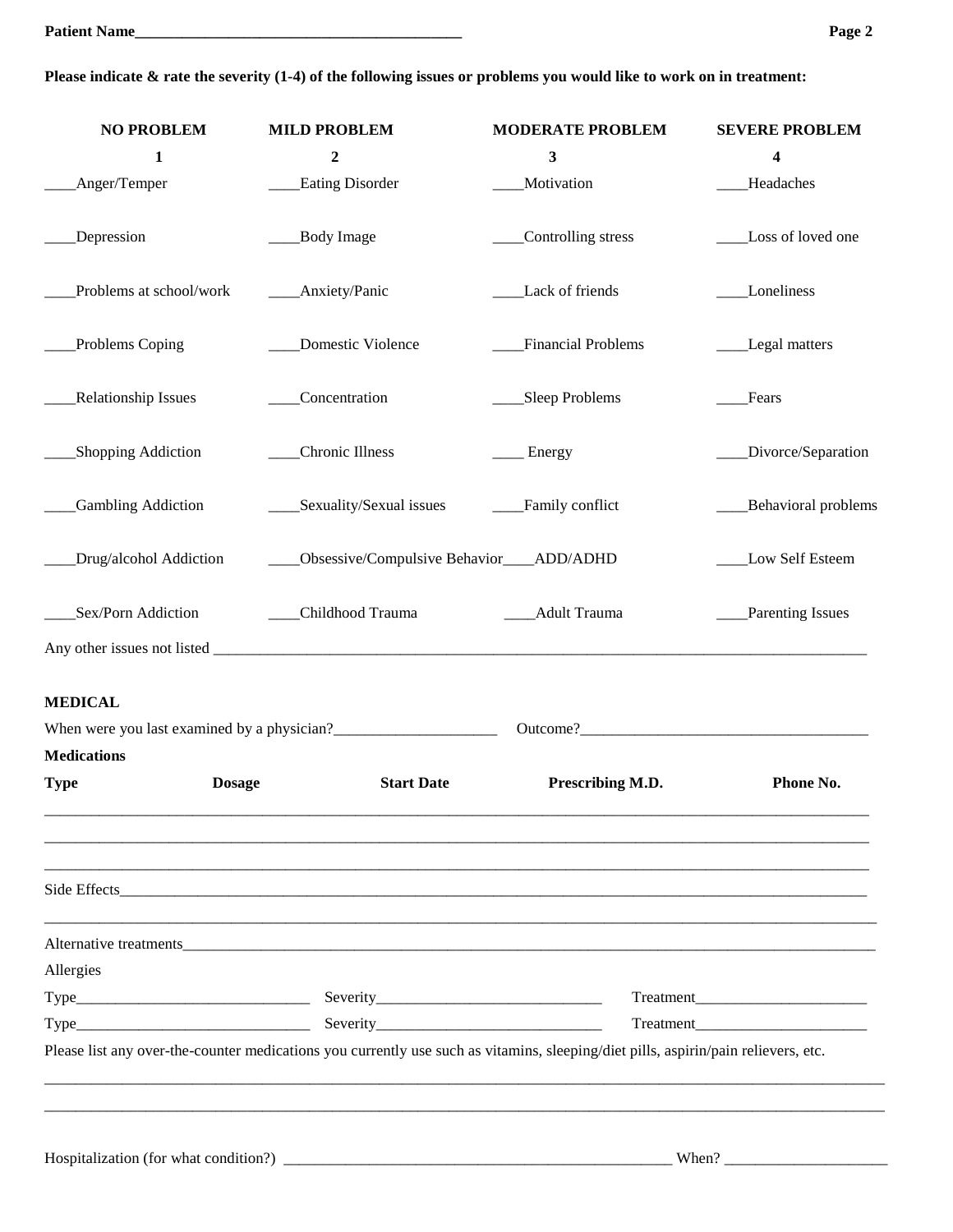| <b>Patient Name:</b>                                |                            |                    | <u> 1980 - Jan James James James James James James James James James James James James James James James James Ja</u> |                                                                        |                                                                                   |                                                                            |                                 | Page 3    |  |
|-----------------------------------------------------|----------------------------|--------------------|-----------------------------------------------------------------------------------------------------------------------|------------------------------------------------------------------------|-----------------------------------------------------------------------------------|----------------------------------------------------------------------------|---------------------------------|-----------|--|
| <b>IMMEDIATE FAMILY</b>                             |                            |                    |                                                                                                                       |                                                                        |                                                                                   |                                                                            |                                 |           |  |
|                                                     |                            |                    |                                                                                                                       | LIST MEMBERS OF YOUR FAMILY OR OTHERS WITH WHOM YOU LIVE:              |                                                                                   |                                                                            |                                 |           |  |
| Name(s)                                             |                            |                    | Age                                                                                                                   |                                                                        | Relationship                                                                      |                                                                            | Occupation                      |           |  |
|                                                     |                            |                    |                                                                                                                       |                                                                        |                                                                                   |                                                                            |                                 |           |  |
| <b>Relationship Status</b>                          |                            |                    | <b>Intimate Relationship</b>                                                                                          |                                                                        |                                                                                   | List minor children NOT living in same household                           |                                 |           |  |
| single, never married<br>engaged ____ mos.          |                            |                    |                                                                                                                       | _never been in serious relationship<br>__not currently in relationship | Name                                                                              | Age<br>Sex                                                                 | Relationship                    |           |  |
| married _______ yrs.<br>divorced _____ yrs.         |                            |                    | <b>Relationship satisfaction</b>                                                                                      | currently in serious relationship                                      |                                                                                   |                                                                            |                                 |           |  |
| _separated ____ yrs.                                | divorce in process __ mos. |                    | __satisfied with relationship                                                                                         | __very satisfied w/relationship                                        |                                                                                   |                                                                            |                                 |           |  |
|                                                     | live-in for ______ yrs.    |                    |                                                                                                                       | ___somewhat satisfied w/relationship<br>dissatisfied w/relationship    |                                                                                   | Frequency of visitation of above:                                          |                                 |           |  |
| prior marriages (self)<br>prior marriages (partner) |                            |                    |                                                                                                                       | __very dissatisfied w/relationship                                     |                                                                                   |                                                                            |                                 |           |  |
|                                                     |                            |                    |                                                                                                                       |                                                                        | Describe any part or current significant issues in <b>intimate</b> relationships: |                                                                            |                                 |           |  |
| <b>Present during childhood:</b>                    |                            |                    |                                                                                                                       |                                                                        |                                                                                   | Parents' current marital status:                                           |                                 |           |  |
|                                                     | Present<br>entire          | Present<br>part of | <b>Not</b>                                                                                                            | Family alcohol/<br>Drug Abuse                                          |                                                                                   |                                                                            | married to each other           |           |  |
|                                                     | childhood                  | childhood          | present<br>at all                                                                                                     | History:                                                               |                                                                                   | _____separated for ______ years                                            | divorced for ____ years         |           |  |
| Mother                                              |                            |                    |                                                                                                                       | Father                                                                 | ___Stepparent/Live-In ___                                                         |                                                                            | _mother remarried _____ times   |           |  |
| Father                                              |                            |                    |                                                                                                                       | Mother                                                                 | Uncle(s)/Aunt(s)                                                                  |                                                                            | father remarried times          |           |  |
| Stepmother                                          | $\overline{\phantom{a}}$   |                    |                                                                                                                       |                                                                        | _Grandparent ___Spouse/Partner                                                    |                                                                            | mother involved with someone    |           |  |
| Stepfather<br>Grandparents                          |                            |                    |                                                                                                                       | Sibling(s)                                                             | Children                                                                          |                                                                            | father involved with someone    |           |  |
| Brother(s)                                          |                            |                    |                                                                                                                       | Other_                                                                 |                                                                                   |                                                                            | mother deceased for ___ years   |           |  |
| Sister(s)                                           |                            |                    |                                                                                                                       |                                                                        |                                                                                   | age of patient at mother's death_<br>age of patient at father's death ____ | father deceased for _____ years |           |  |
|                                                     |                            |                    |                                                                                                                       | SUBSTANCE USE HISTORY (check all that apply for patient):              |                                                                                   |                                                                            |                                 |           |  |
| Self-Perception of substance use:<br>Amount         |                            |                    | <b>Substances used:</b>                                                                                               |                                                                        | First use age                                                                     | Last use age                                                               | Current?                        | Frequency |  |
| <b>None</b>                                         |                            |                    | alcohol                                                                                                               |                                                                        |                                                                                   |                                                                            |                                 |           |  |
| Occasional/social                                   |                            |                    | amphetamines/speed                                                                                                    |                                                                        |                                                                                   |                                                                            |                                 |           |  |
| Problem use<br>Dependent                            |                            |                    | barbiturates/downers<br>cocaine/crack                                                                                 |                                                                        |                                                                                   |                                                                            |                                 |           |  |
| Don't want to stop                                  |                            |                    | hallucinogens (LSD, etc)                                                                                              |                                                                        |                                                                                   |                                                                            |                                 |           |  |
| Addicted/Cannot stop                                |                            |                    | inhalants (glue, etc)                                                                                                 |                                                                        |                                                                                   |                                                                            |                                 |           |  |
| Motivated to stop                                   |                            |                    | marijuana or hashish<br>PCP/Ecstasy                                                                                   |                                                                        |                                                                                   |                                                                            |                                 |           |  |
| <b>Previous treatment:</b>                          |                            |                    |                                                                                                                       | prescription drugs                                                     |                                                                                   |                                                                            |                                 |           |  |
| 12-Step                                             |                            |                    |                                                                                                                       | nicotine/cigarettes                                                    |                                                                                   |                                                                            |                                 |           |  |
| <b>Out Patient</b>                                  |                            |                    | caffeine                                                                                                              |                                                                        |                                                                                   |                                                                            |                                 |           |  |

#### **Physical/mental consequences of substance use (check all that apply):**

\_\_\_\_ In Patient \_\_\_other \_\_\_\_\_\_\_\_\_\_\_\_\_\_\_\_\_\_\_ \_\_\_\_\_\_\_\_\_ \_\_\_\_\_\_\_\_\_ \_\_\_\_\_\_\_ \_\_\_\_\_\_\_\_\_ \_\_\_\_\_\_\_

| binges<br>_hangovers         | blackouts<br>job loss   |
|------------------------------|-------------------------|
| overdose<br>seizures         | assaults<br>arrests/DUI |
| withdrawal symptoms          | sleep disturbances      |
| medical conditions           | tolerance changes       |
| relationship conflicts       | suicidal impulse        |
| loss of control of amt. used |                         |
|                              |                         |